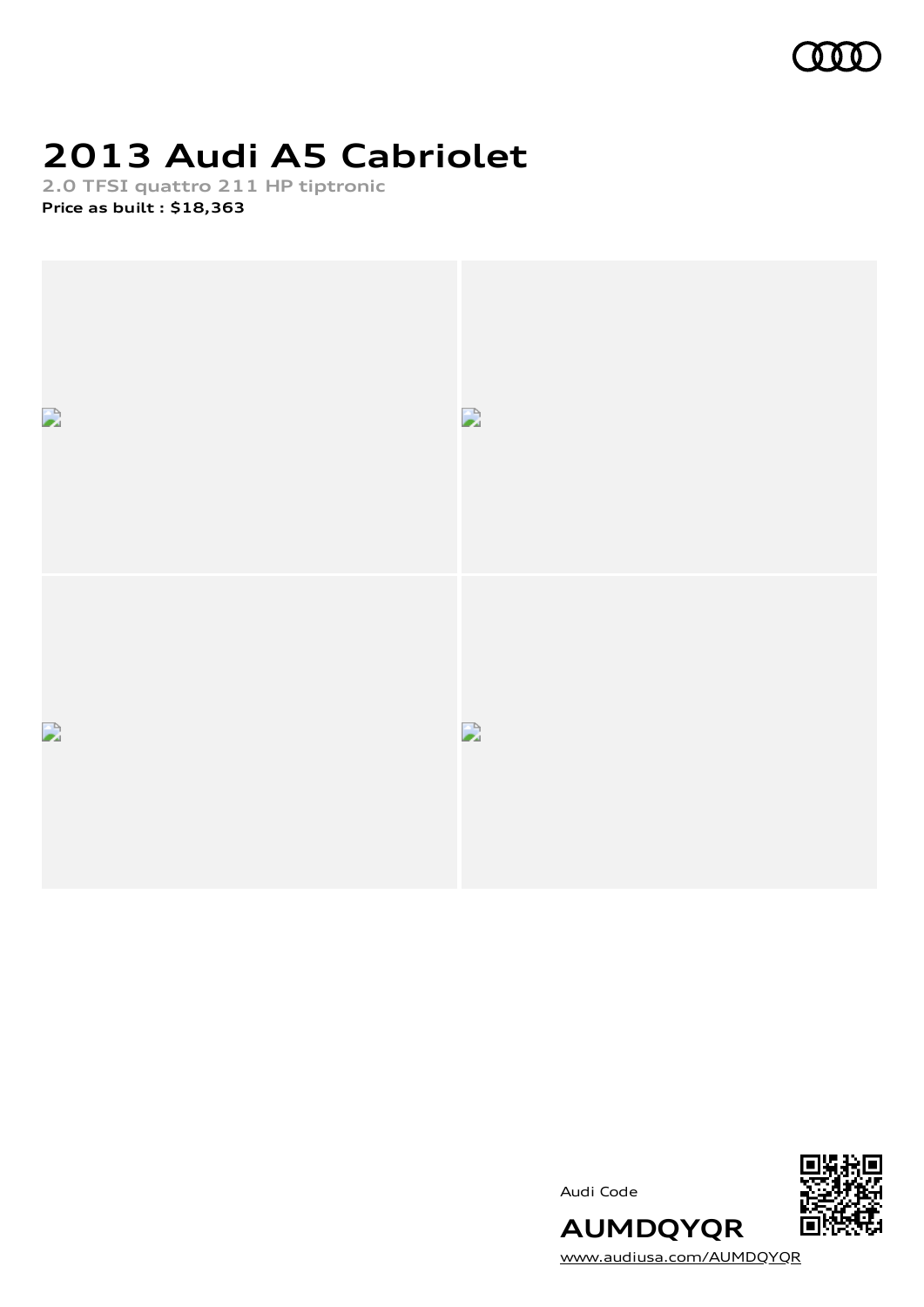### **Summary**

#### **Audi 2013 Audi A5 Cabriolet** 2.0 TFSI quattro 211 HP tiptronic

**Price as buil[t](#page-10-0)**

\$18,363

### **Exterior colour**

Ibis White with Black roof

### D

### **Further Information**

|                 | No            |
|-----------------|---------------|
| Mileage         | 128,154 miles |
| Type of vehicle | Used car      |

**Warranty**

#### **Interior colour**

### **Technical Specifications**

Engine type Four-cylinder Displacement/Bore and 1,984/82.5 x 92.8 cc/mm stroke Max. output  $({1})/{2}$  HP Torque /{1} lb-ft@rpm Top track speed 130 mph mph Acceleration (0 - 60 mph) 6.7 sec. seconds

**Audi Code** AUMDQYQR

**Your configuration on www.audiusa.com** [www.audiusa.com/AUMDQYQR](https://www.audiusa.com/AUMDQYQR)

**Commission number** b37330040a0e09a92577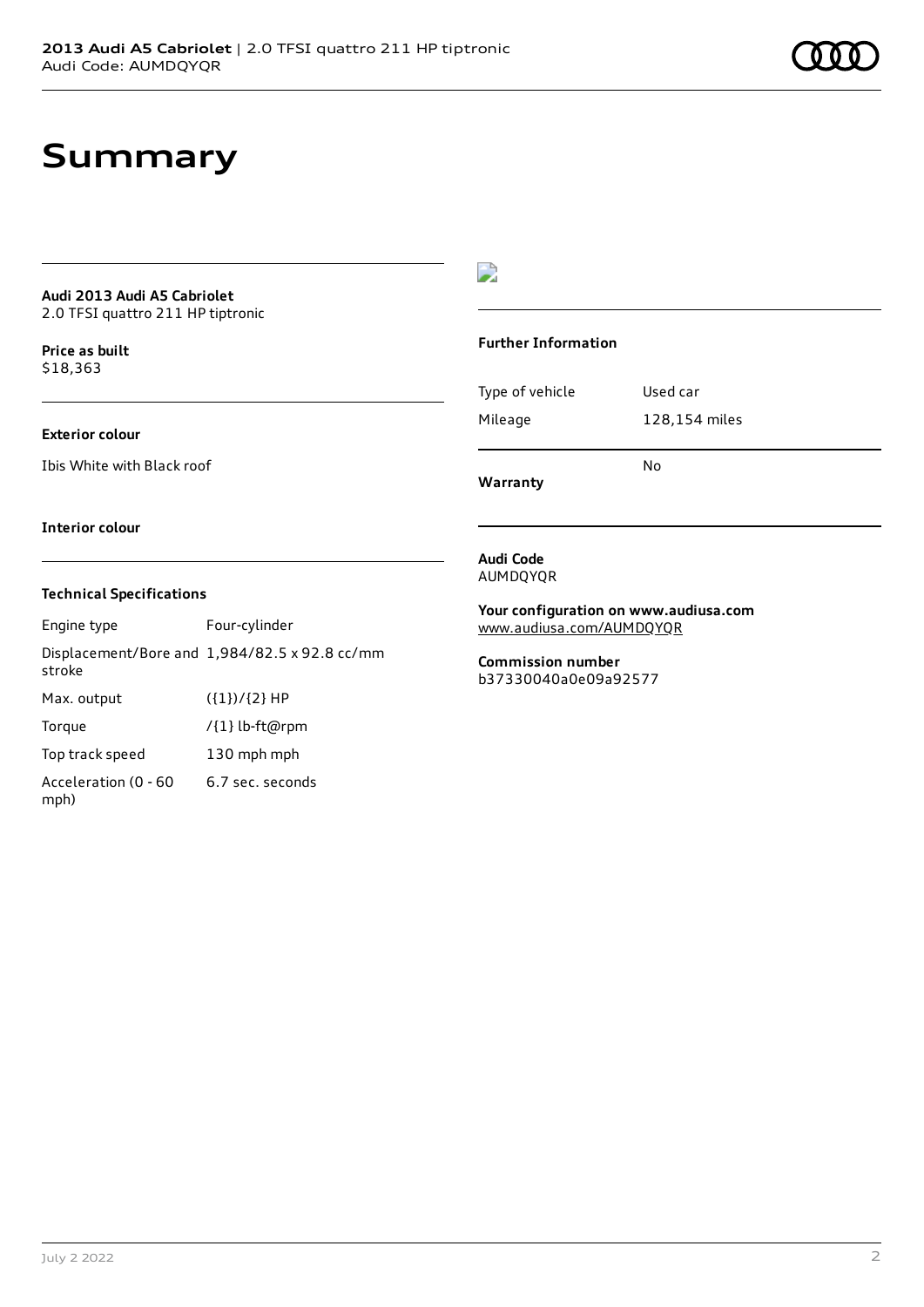# **Equipment**

Ibis White with Black roof

Garage door opener (HomeLink®)

Audi advanced key (keyless access)

Power-adjustable, auto-dimming, heated exterior side mirrors with memory

Xenon plus headlights with LED daytime running light technology

Audi automatic headlamp leveling

LED taillights

Audi MMI® Navigation plus package

Three-zone automatic climate control



Auto-dimming interior mirror with compass

|--|--|--|--|--|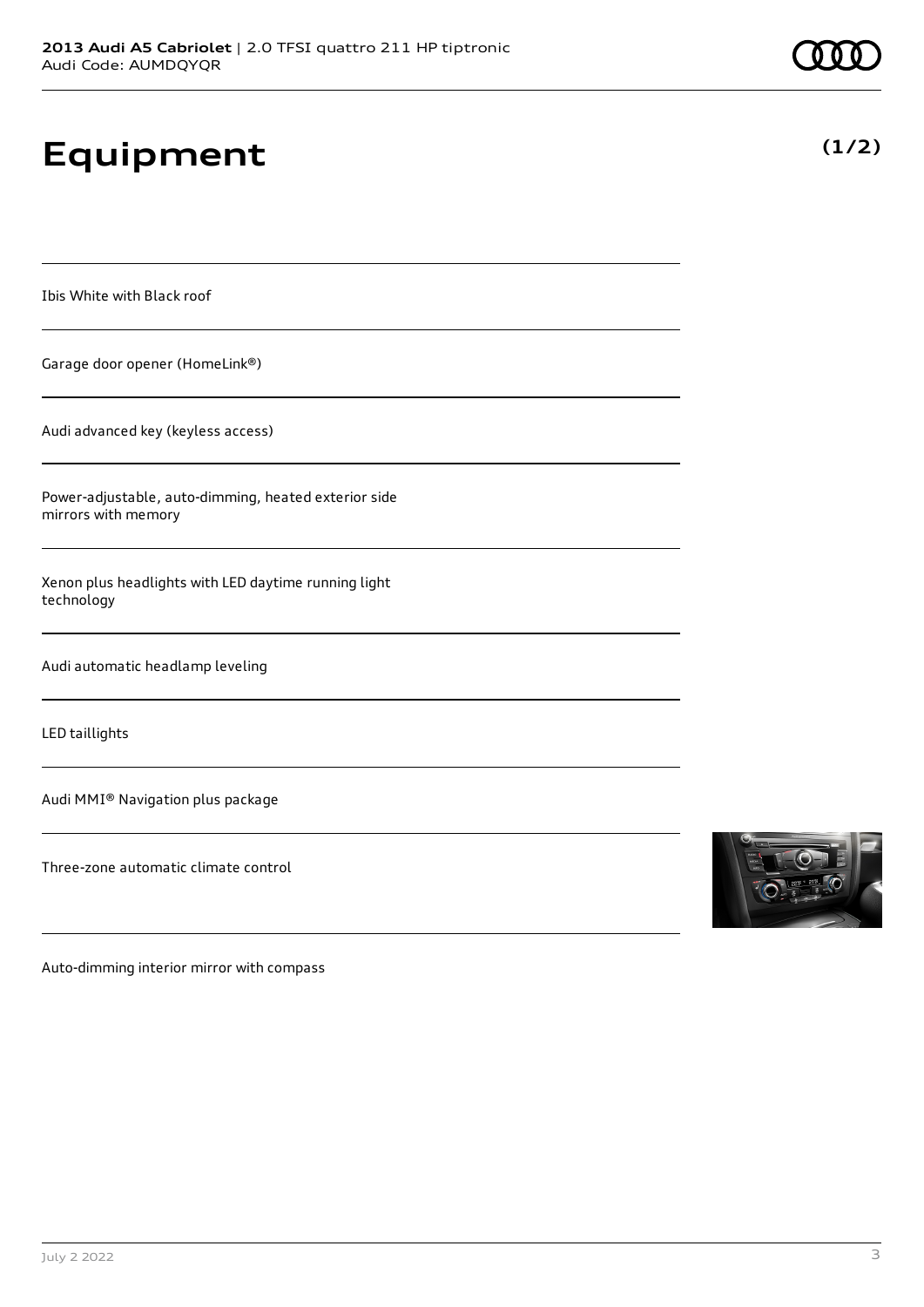# **Equipment**

Heated front seats

DVD Player

Audi music interface with iPod® integration

Color driver information system

HD Radio™ Technology

BLUETOOTH® wireless technology preparation for mobile phone





**(2/2)**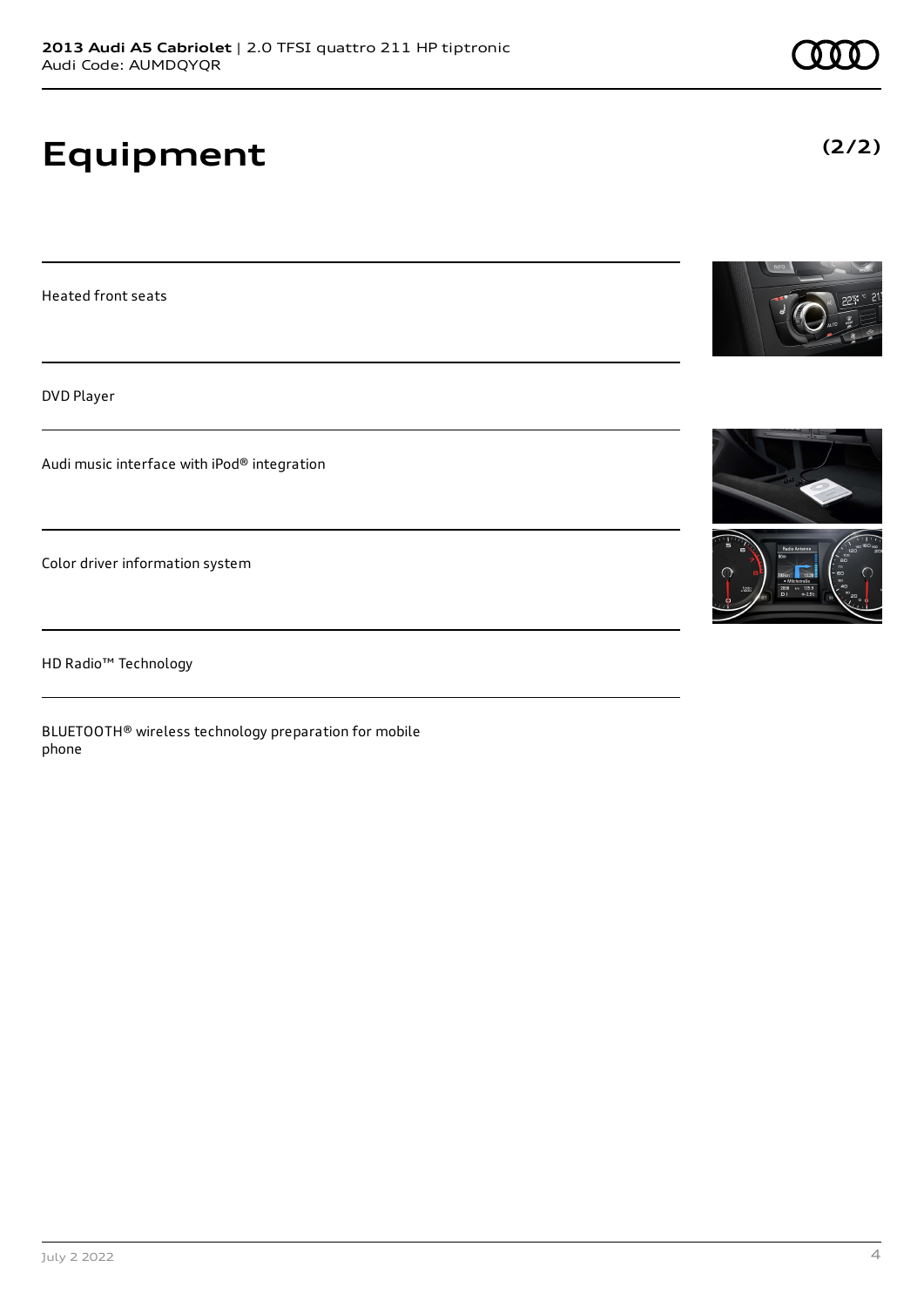### **Standard features**

### **Safety and Security**

| UH1             | Electromechanical parking brake                                          |
|-----------------|--------------------------------------------------------------------------|
| 8T1             | Cruise control with coast, resume and<br>accelerate features             |
| OZ7             | Tilt and telescopic manually adjustable<br>steering column               |
| 7K6             | Tire-pressure monitoring system                                          |
| 8N6             | Rain sensor for automatic windshield wipers                              |
| 3 <sub>B4</sub> | LATCH (Lower Anchors & Tethers for<br>CHildren) provisions in rear seats |

| <b>Interior</b> |                              |
|-----------------|------------------------------|
| 3 K A           | Split folding rear seatbacks |
| N1F             | leather seating surfaces     |
| 5MU             | Aluminum Trigon inlay        |

#### **Infotainment and Driver Assistance**

| 9VD. | Audi concert radio with ten speakers and      |
|------|-----------------------------------------------|
|      | single CD player with MP3 playback capability |

#### **Exterior**

| 0PO        | Dual exhaust outlets                                                                                                                           |
|------------|------------------------------------------------------------------------------------------------------------------------------------------------|
| 1S1        | Tool kit in storage compartment in trunk                                                                                                       |
| 1 B A      | Five-link front suspension with upper and<br>lower control arms, stabilizer bar and<br>individual, gas-charged coil springs/shock<br>absorbers |
| HM3        | All-weather tires 245/40 R 18 93H (NAR)                                                                                                        |
| <b>CL5</b> | 18" 5-spoke V-design wheels with 245/40<br>all-season tires                                                                                    |

### **Interior**

| OE1  | Storage nets in backs of front seats                                          |
|------|-------------------------------------------------------------------------------|
| 3FT  | Acoustic folding roof-folds at speeds up to<br>31 mph                         |
| 001  | Illumination for interior door handles, air<br>vent controls, front footwells |
| 1 XW | Three-spoke multifunction sport steering<br>wheel                             |
| 6F3  | Folding front center armrest with adjustable<br>height                        |
| 7F9  | Plastic/leather gearshift knob/handle                                         |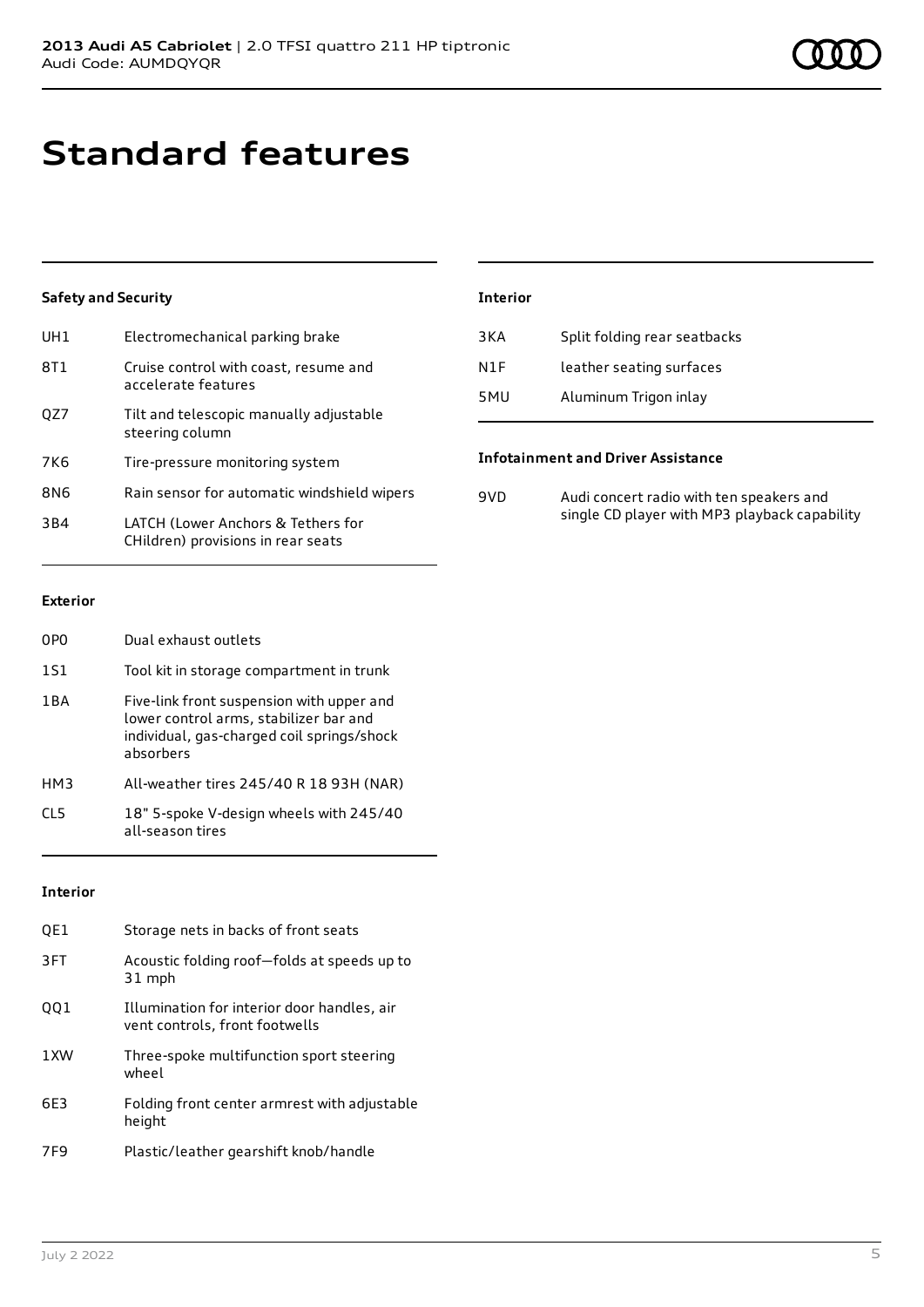### **Dealer remarks**

\* CLEAN CARFAX, \* PREMIUM PLUS PACKAGE, \* NAVIGATION, quattro, Black Leather, 3-Step Heated Front Seats, Audi MMI Navigation Plus Package, Audi Parking System Plus w/Rearview Camera, Audi Xenon Plus Front Lighting, Auto-Dimming Heated Exterior Mirrors, Auto-Dimming Interior Mirror w/Compass, Automatic Headlamp Leveling, Bluetooth Preparation for Mobile Phone, Convenience Package, HDD Navigation w/o Voice Control, HomeLink Garage Door Opener, Lighting Package, Memory Function for Driver, Premium Plus Package, Radio: 1 CD/DVD-Player & HD. 2013 Audi A5 2.0T Premium Plus quattro 2.0L 4-Cylinder TFSI 8-Speed Automatic with Tiptronic Recent Arrival!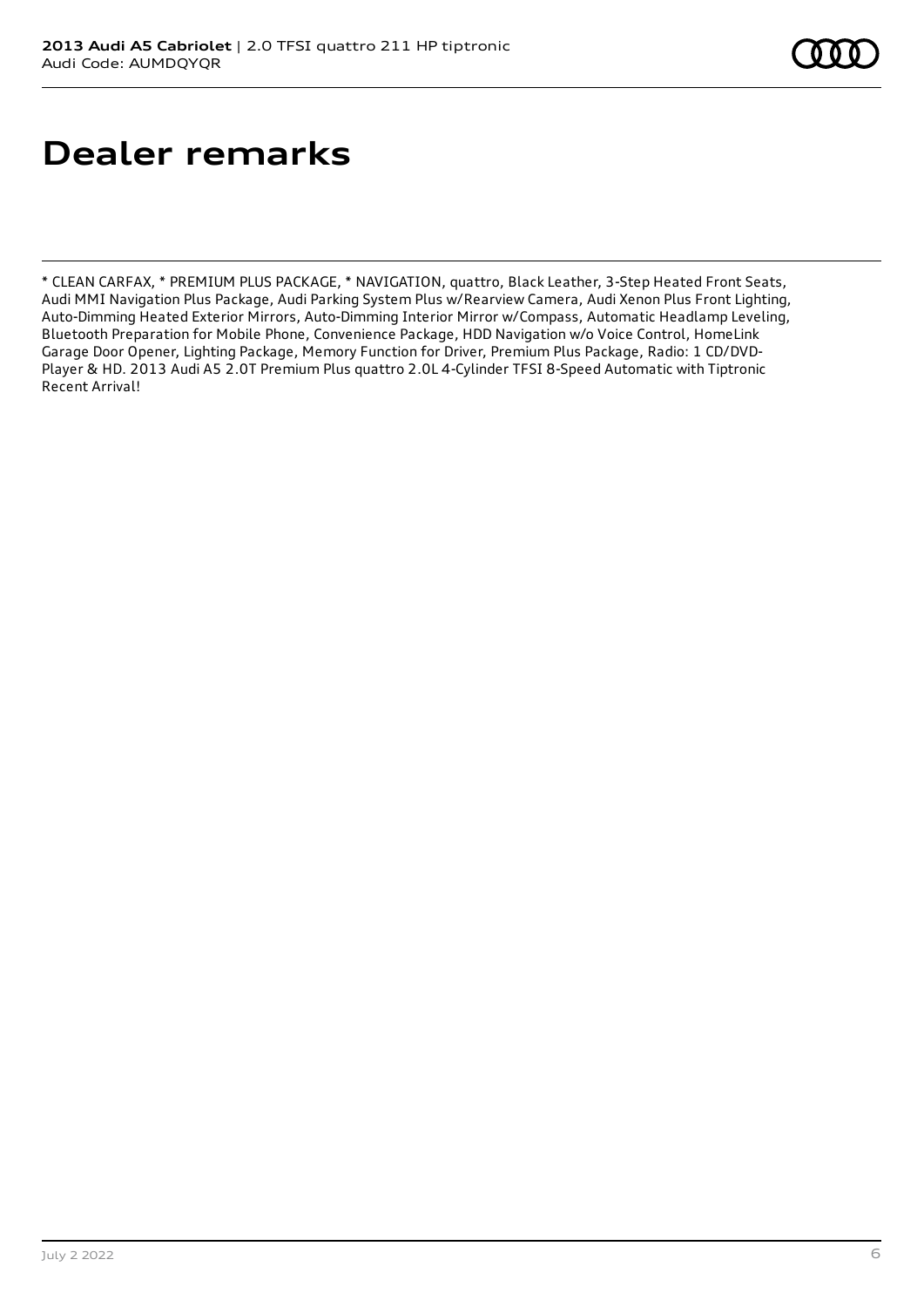# **Technical Specifications**

### **(1/2)**

### **Engineering | Performance**

| Engine type                                | Four-cylinder                                 |
|--------------------------------------------|-----------------------------------------------|
| Acceleration (0 - 60<br>mph)               | 6.7 sec. seconds                              |
| Max. output                                | $({1})/{2}$ HP                                |
| Engine block                               | Cast iron                                     |
| Induction/fuel injection Turbocharged/FSI® |                                               |
| Cylinder head                              | Aluminum alloy                                |
| Max. output ps/hp                          | 211 @ 4,300 @ rpm                             |
| stroke                                     | Displacement/Bore and 1,984/82.5 x 92.8 cc/mm |
| Top track speed                            | 130 mph mph                                   |
| Torque                                     | /{1} lb-ft@rpm                                |
| Valvetrain                                 | 16-valve DOHC with valvelift<br>system        |

### **Electrical system**

| Alternator | 14 Volts - 150 amp |
|------------|--------------------|
| Battery    | 12 Volts - 80 amp  |

| Gear ratios: 8th         | 0.667   |
|--------------------------|---------|
| Gear ratios: 6th         | 1.000   |
| Gear ratios: Final Drive | 2.848   |
| Gear ratios: 7th         | 0.839   |
| Gear ratios: 4th         | 1.667   |
| Gear ratios: 5th         | 1.285   |
| Gear ratios: 2nd         | 3.143   |
| Gear ratios: 3rd         | 2.106   |
| Gear ratios: Reverse     | 3.317   |
| Gear ratios: 1st         | 4 7 1 4 |
|                          |         |

### **Steering**

**Driveline**

| Steering type                              | Electromechanical power steering<br>system        |
|--------------------------------------------|---------------------------------------------------|
| Turning diameter, curb- 37.4 ft<br>to-curb |                                                   |
| Steering ratio                             | 15.9:1                                            |
| <b>Suspension</b>                          |                                                   |
| Front axle                                 | Five-link front suspension with<br>stabilizer bar |
| Rear axle                                  | Trapezoidal-link rear suspension                  |
| <b>Brake system</b>                        |                                                   |

| Front brakes | 12.6 (ventilated) in |
|--------------|----------------------|
| Rear brakes  | $11.8$ (solid) in    |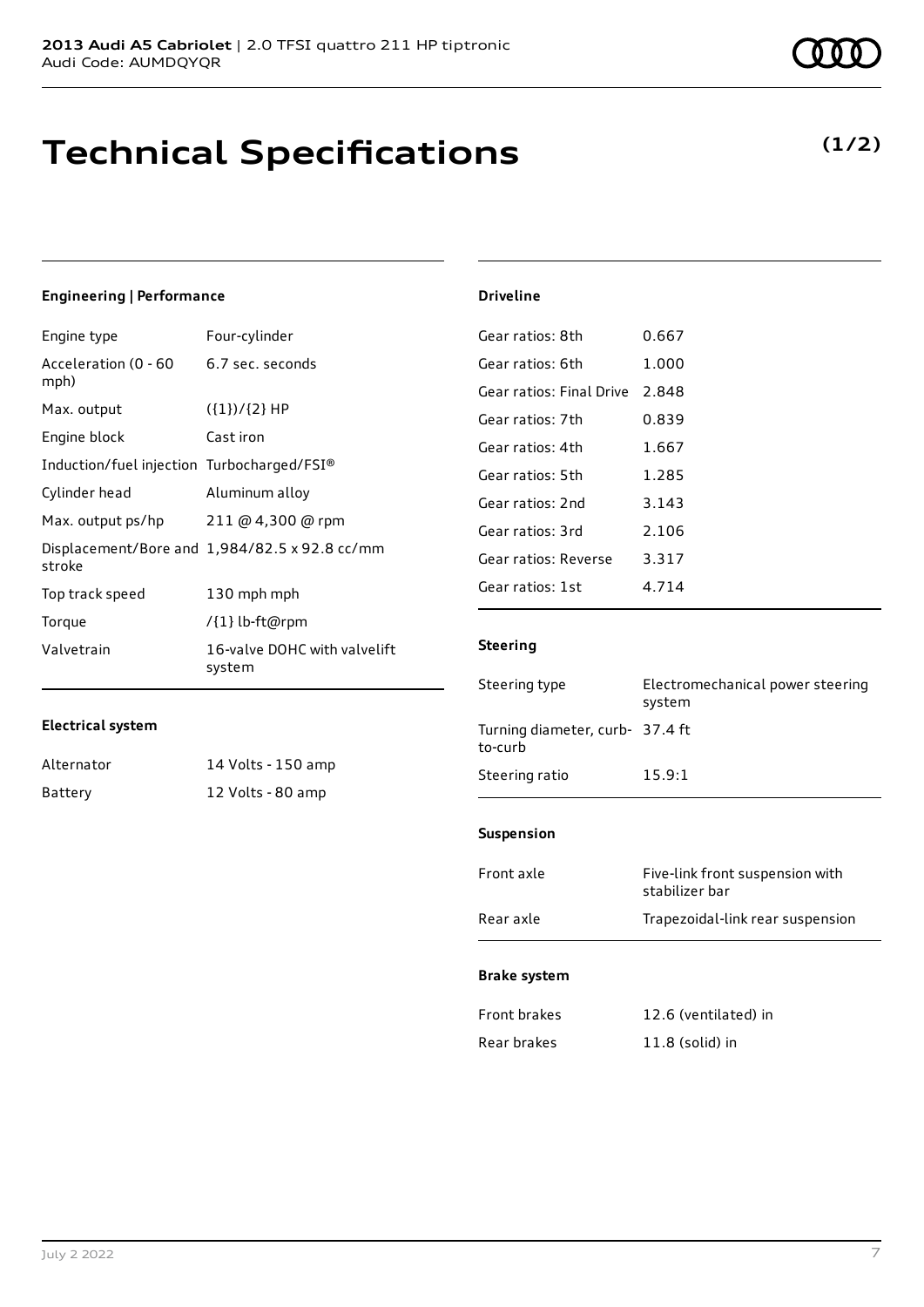# **Technical Specifications**

### **Body**

### Material Fully galvanized steel unibody with multistep anti-corrosion protection **Warranty | Maintenance**

| Warranty    | 4-Year/50,000 mile new vehicle<br>limited warranty                                       |
|-------------|------------------------------------------------------------------------------------------|
| Maintenance | 12-Month/5,000 mile (whichever<br>occurs first) NO CHARGE first<br>scheduled maintenance |

### **Exterior Measurements**

| Height                           | 54.4 in  |
|----------------------------------|----------|
| Overall width without<br>mirrors | 73.0 in  |
| Length                           | 182.1 in |
| Wheelbase                        | 108.3 in |
| Drag coefficient                 | $.34$ Cw |
| Overall width with<br>mirrors    | 79.5 in  |
| Track rear                       | 62.1 in  |
| Track front                      | 62.6 in  |
| Curb weight                      | 4.045 lb |

#### **Interior measurements**

| Seating capacity                          | 4                                                  |
|-------------------------------------------|----------------------------------------------------|
| Shoulder room, rear                       | 46.8 in                                            |
| Head room with front<br>sunroof           | 40.0 in                                            |
| Leg room, rear                            | 31.9 in                                            |
| Shoulder room, front                      | 54.3 in                                            |
| Head room with rear<br>sunroof            | 36.3 in                                            |
| Leg room, front                           | 41.3 in                                            |
| Cargo volume, rear<br>seatbacks up/folded | 10.2/12.3 cu. ft. with roof raised<br>cu ft, cu ft |
|                                           |                                                    |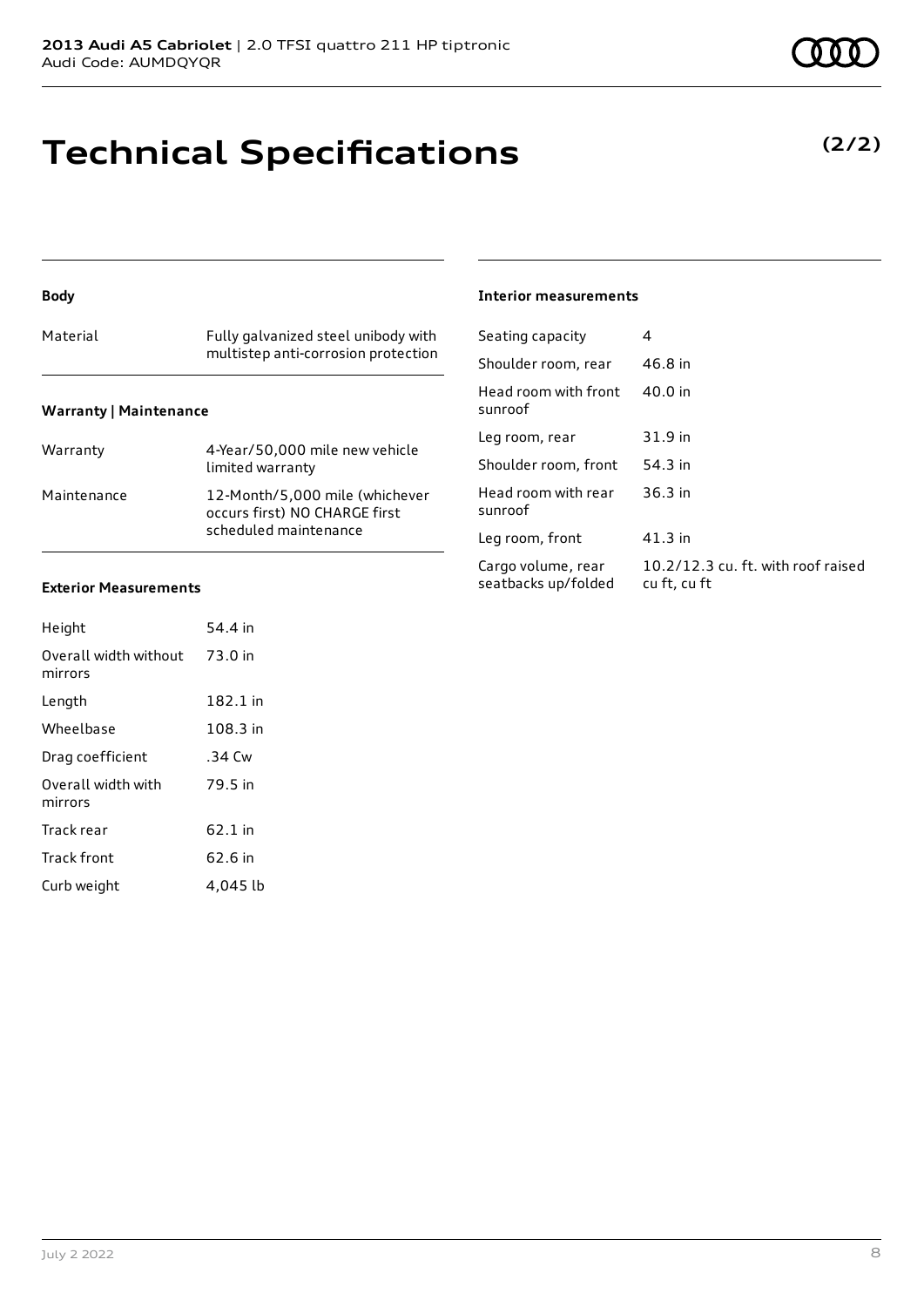### **Consumption- and emission**

### **Consumption by NEDC**

| urban       | 20 mpg |
|-------------|--------|
| extra-urban | 29 mpg |
| combined    | 24 mpg |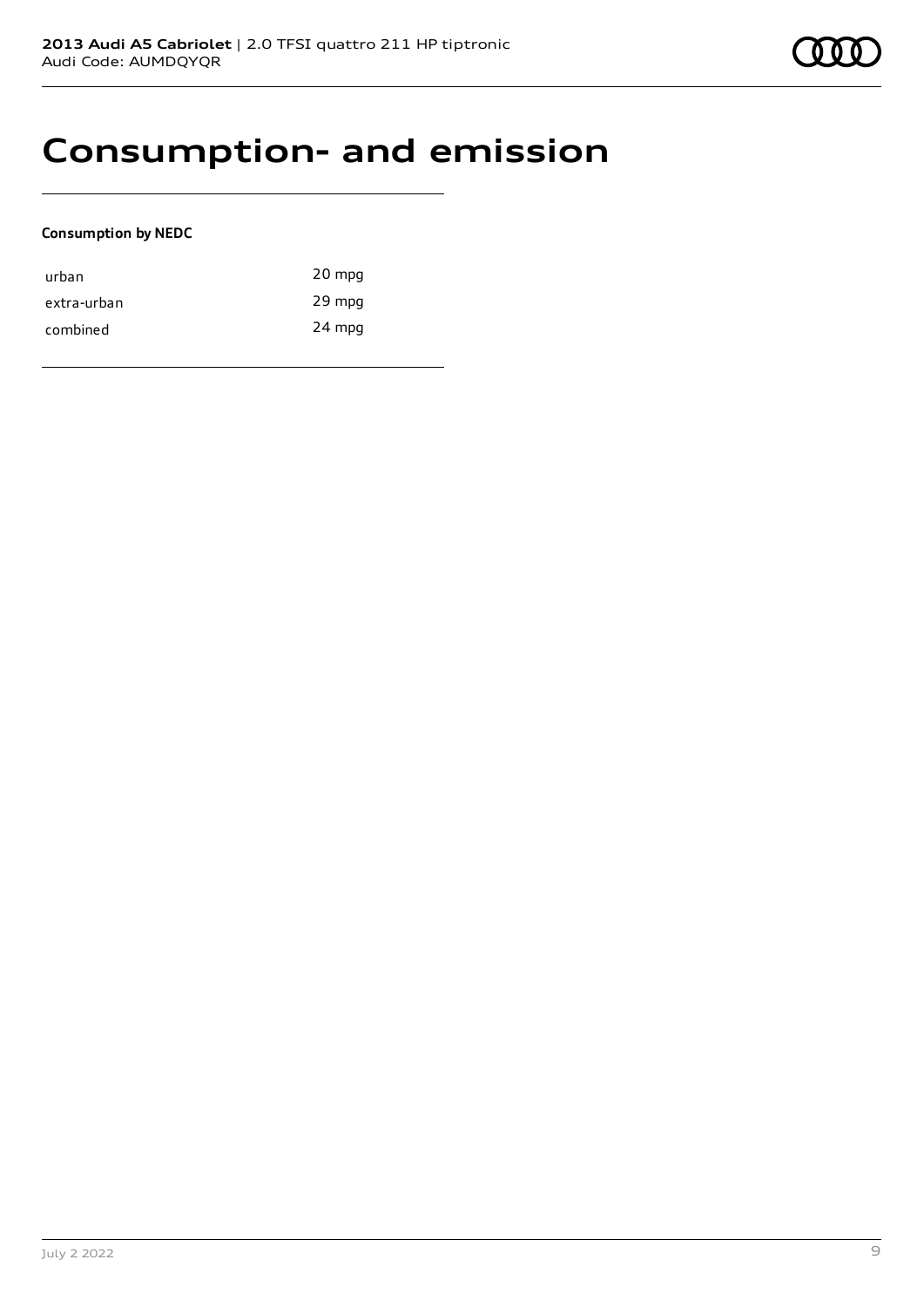## **Contact**

Dealer **Audi of Nashua**

170 Main Dunstable Rd 03060 Nashua NH

Phone: +16035951700 FAX: 6035951701

www: [https://www.nashuaaudi.com](https://www.nashuaaudi.com/)